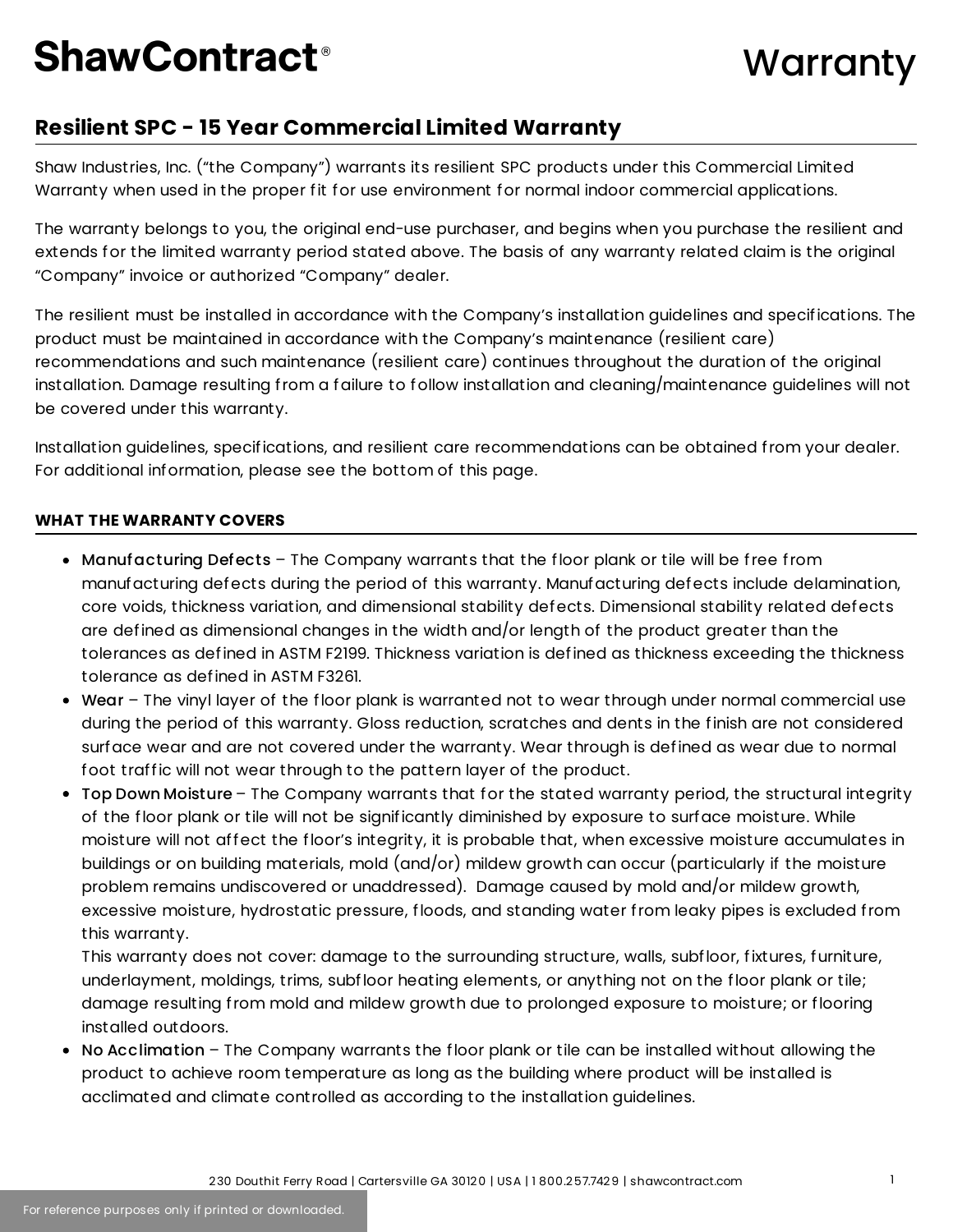## **ShawContract<sup>®</sup>**

#### **WHAT CONDITIONS APPLY**

For jobsite and floor preparation conditions, see product specific installation guidelines.

Any moisture related testing (i.e. relative humidity, pH, and calcium chloride) is not the responsibility of the Company and all issues related to subfloor moisture, including any product related issues, are excluded from this warranty.

Chair floor protectors are recommended to inhibit premature wear of the surface of the resilient. Replacement resilient will come from current running-line products comparable to the warranted product.

Your warranty does not cover the following: damage caused by improper installation and/or maintenance; differences in color between products and samples or photographs; problems arising from excessive moisture, alkali or water pressure from the sub floor, floods, indentation from improper loading including heavy static loads, high heels, spiked shoes, rolling loads, chairs or other furniture not using floor protectors; cracking, warping, soiling, fading, improper maintenance or abuse caused by items such as roller skates and/or golf shoes; surface scratches, changes in shading, texture and/or gloss during use; damage caused by chemically reactive material, adhesive or tape, dye, mold, stains, spillage, burns, gouges, scratches, indentations, accidents, abuse or any harsh scouring pads while buffing; damage due to U.V. light, thermal heat sources or damage to the floor caused by exposure to temperatures above 100°F (38°C) or is exposed to temperatures below 55°F (13°C).

#### **WARRANTY LIMITATIONS**

Shaw products are not warranted against squeaking, popping or crackling. Some squeaking, popping, or crackling is possible when installed using floated methods.

#### **WHAT IF YOU NEED WARRANTY SERVICE**

You, the original purchaser, will contact your authorized Company Dealer and/or Sales Representative for warranty or claim service. Please provide a valid proof of purchase and a detailed description of the issue, along with photographs showing the concern. Samples should be submitted for testing when available.

Dealers/Shaw Sales Representatives will file a claim via [www.shawnow.com](https://www.shawonline.com/) and submit the information you provided. A Shaw claims representative will thoroughly evaluate your claim.

Claims contact information: Shaw Industries Financial Services, PO Box 2128, Dalton, GA 30722 - 1-800-257-7429.

#### **WHAT WE WILL DO**

Should a defect covered under this warranty be found, the affected area will be repaired to conform to the warranty. If repair is not commercially practical, the Company may, at its sole option, replace the affected resilient or refund the proportional purchase price for the affected area. The Company will pay the reasonable costs for freight and labor. Any costs incurred for the moving of equipment, furnishings, partitions and the like, that were installed over the commercial product, will be at the consumer's expense.